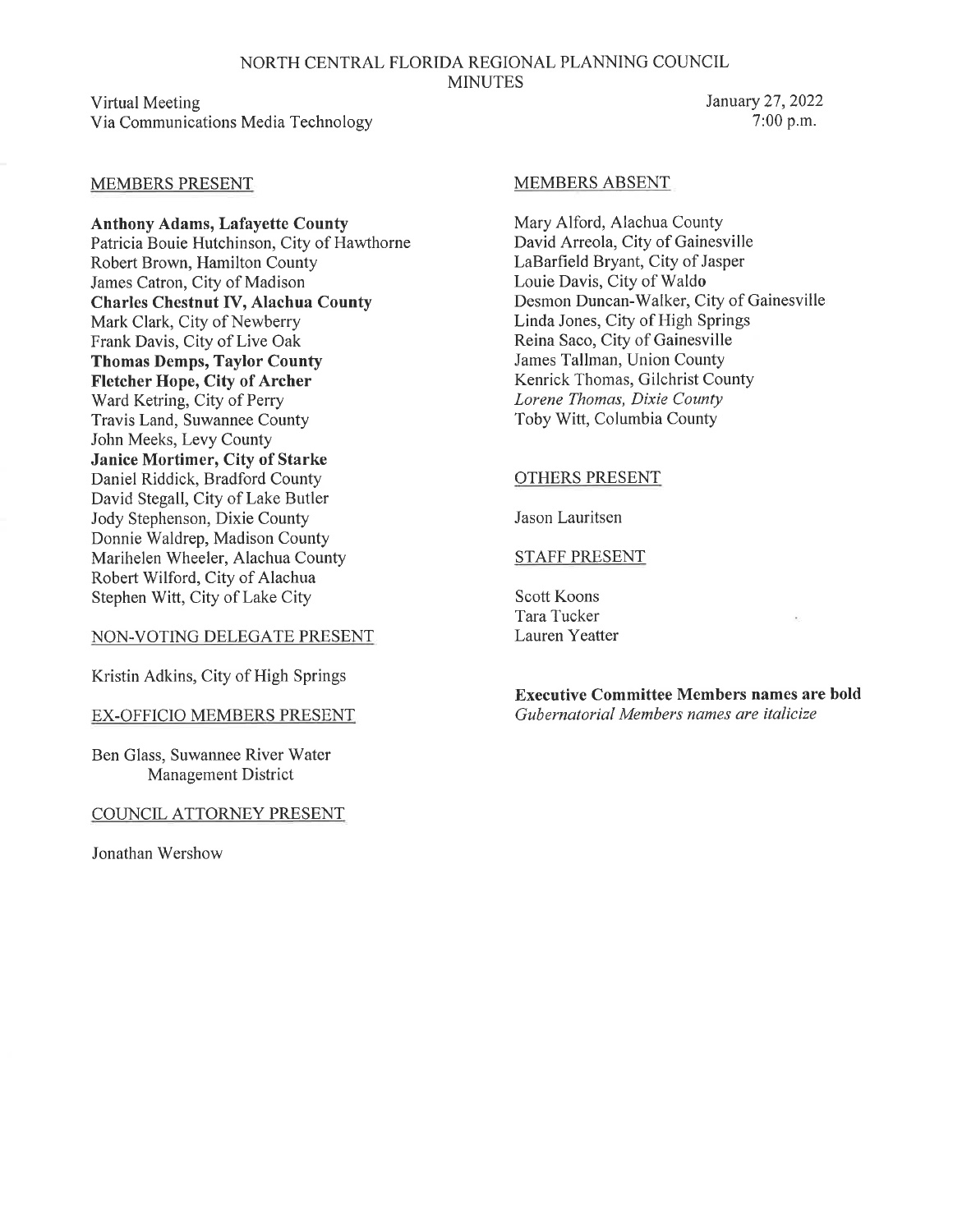#### I. INVOCATION

Noting a quorum of the Council being present, Chair Thomas Demps called the meeting to order at 7:01 p.m. and gave the invocation.

#### II. PLEDGE OF ALLEGIANCE

The Council and guests pledged allegiance to the flag of the United States of America.

III. INTRODUCTIONS - None

#### IV. APPROVAL OF CONSENT AGENDA

- A. Minutes December 9, 2021
- B. Monthly Financial Reports November 2021 and December 2021
- C. Florida Transportation Disadvantaged Program Community Transportation Coordinator Selection for Madison County
- D. Transportation Disadvantaged Local Coordinating Board Appointment

Chair Demps asked if there was a motion to approve the consent agenda.

#### ACTION: Commissioner Meeks made the motion, with a second by Commissioner Stegall, to approve the consent agenda. The motion carried unanimously.

V. APPROVAL OF REGULAR AGENDA

#### ACTION: Commissioner Wilford made the motion, with a second by Commissioner Brown, to approve the regular agenda. The motion carried unanimously.

VI. GUEST SPEAKER - Jason Lauritsen, Chief Conservation Officer, Florida Wildlife Corridor Coalition

Scott Koons, Executive Director, introduced Jason Lauritsen, Chief Conservation Officer, Florida Wildlife Corridor Coalition. Mr. Lauritsen gave a presentation to the Council concerning the Florida Wildlife Corridor. Chair Demps thanked Mr. Lauritsen for his presentation.

#### VII. CHAIR REPORT -

- A. Transportation Disadvantaged Program Resolutions of Appreciation
	- 1. Charles Harris
	- 2. John Meeks
- ACTION: Commissioner Wheeler made the motion, with a second by Commissioner Bouie Hutchinson, to approve the Transportation Disadvantaged Program Resolutions of Appreciation for former Transportation Disadvantaged Program members Charles Harris, Central Florida Community Action Agency Representative voting member on the Levy County Transportation Disadvantaged Local Coordinating Board and John Meeks, who served as the Chair of the Levy County Transportation Disadvantaged Local Coordinating Board. The motion carried unanimously.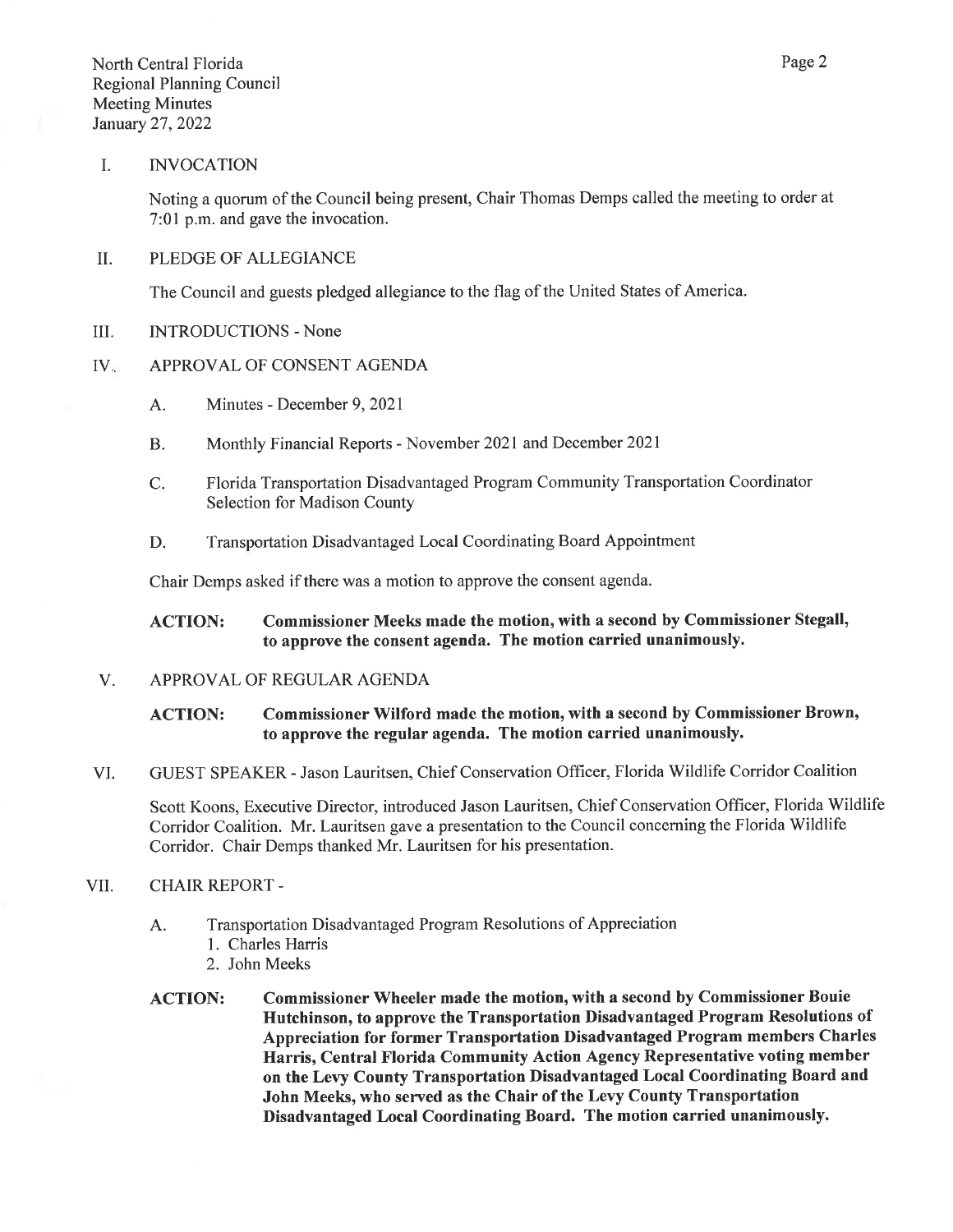#### VIII. COMMITTEE REPORTS

- A. Executive Committee
	- 1. Proclamation Proclaiming February 21-27, 2022 Hazardous Materials Awareness Week

Mr. Koons stated that the North Central Florida Local Emergency Planning Committee has designated the week of February 21, 2022 thru February 27, 2022 as Hazardous Materials Awareness Week and that the Executive Committee recommends that the Council join in this public outreach effort by proclaiming the week of February 21, 2022 thru February 27, 2022 as Hazardous Materials Awareness Week in the north central Florida region.

#### ACTION: Commissioner Brown made the motion, with a second by Commissioner Bouie Hutchinson, to approve the attached proclamation declaring the week of February 21, 2022 - February 27, 2022 as Hazardous Materials Awareness Week in north central Florida region. The motion carried unanimously.

2. Resolution Supporting Creation of a Statewide Coordinated Planning and Prioritization Approach for Water Resource Investments Modeled on the Florida Transportation Commission

Mr. Koons stated that the Water and Environmental Sustainability Committee of the Florida Association of Counties recently proposed modeling state water resource investments on the Florida Transportation Commission and Florida Transportation Plan approach for planning, prioritization, a predictable multi-year capital construction program and oversight which reliably delivers transportation improvements.

- ACTION: Commissioner Wilford made the motion, with a second by Commissioner Wheeler, to adopt attached Resolution No. 2022-01 Supporting Creation of a Statewide Coordinated Planning and Prioritization Approach for Water Resource Investments Modeled on the Florida Transportation Commission. The motion carried unanimously.
- B. Clearinghouse Committee Committee Level Comprehensive Plan Review Items

Commissioner Bouie Hutchinson, Chair of the Clearinghouse Committee, reported that the Clearinghouse Committee met virtually via communications media technology earlier in the evening and reviewed the following local government comprehensive plan amendments which were included on the Council agenda for consideration.

- #32 Levy County Comprehensive Plan Draft Amendment (DEO No. 21-4ESR)
- #35 City of Newberry Comprehensive Plan Draft Amendment (DEO No. 21-8ESR)
- #36 City of Newberry Comprehensive Plan Draft Amendment (DEO No. 21-9ESR)
- #37 Columbia County Comprehensive Plan Draft Amendment (DEO No. 21-lESR)
- #38 City of Lake City Comprehensive Plan Adopted Amendment (DEO No. 21-2ESR)
- #39 Town of Inglis Comprehensive Plan Draft Amendment (DEO No. 21-1ESR)
- #41 Bradford County Comprehensive Plan Adopted Amendment (DEO No. 21-3ESR)
- #42 City of Lake Butler Comprehensive Plan Adopted Amendment (DEO No. 21-lESR)
- #44 -Taylor County Comprehensive Plan Adopted Amendment (DEO No. 21-lESR)
- #45 City of Alachua Comprehensive Plan Draft Amendment (DEO No. 22-lESR)
- #47 Town of Mayo Comprehensive Plan Adopted Amendment (DEO No. 21-1ESR)
- #48 City of Madison Comprehensive Plan Adopted Amendment (DEO No. 21-lESR)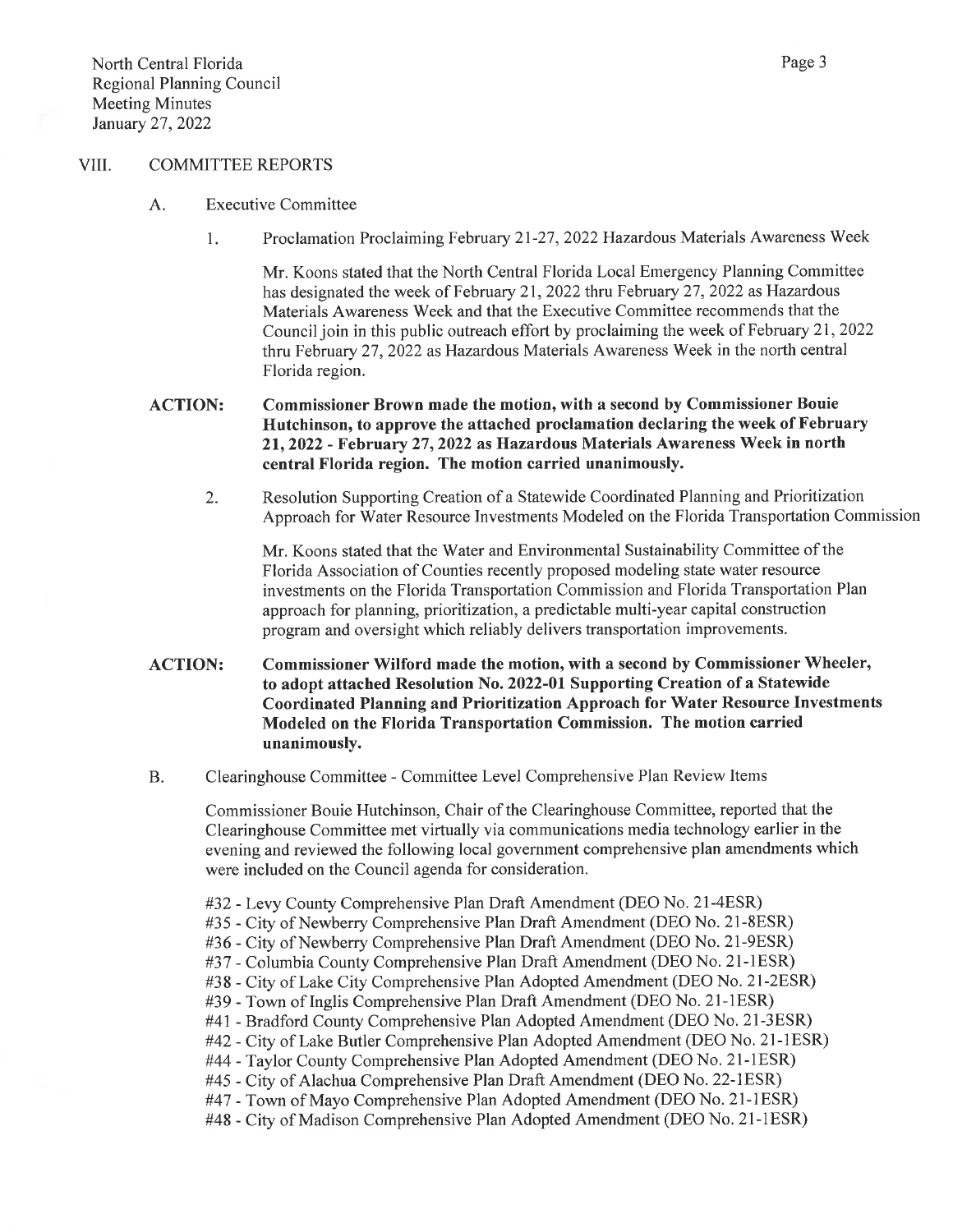Page 4

Commissioner Bouie Hutchinson stated with regards to these items, the Committee found that the local government comprehensive plans, as amended, were not anticipated to result in significant adverse impacts to regional facilities, Natural Resources of Regional Significance or adjacent local governments. She stated that the Committee recommends forwarding these findings to the respective local governments and the Florida Department of Economic Opportunity.

ACTION: Commissioner Bouie Hutchinson made the motion, with a second by Commissioner Wheeler, to approve the Clearinghouse Committee recommendations concerning Item #32 - Levy County Comprehensive Plan Draft Amendment (DEO No. 21- 4ESR); Item #35 - City of Newberry Comprehensive Plan Draft Amendment (DEO No. 21-8ESR); Item #36 - City of Newberry Comprehensive Plan Draft Amendment (DEO No. 21-9ESR); Item #37 - Columbia County Comprehensive Plan Draft Amendment (DEO No. 21-lESR); Item #38 - City of Lake City Comprehensive Plan Adopted Amendment (DEO No. 21-lESR); Item #39- Town of Inglis Comprehensive Plan Draft Amendment (DEO No. 21-1ESR); Item #41 - Bradford County Comprehensive Plan Adopted Amendment (DEO No. 21- 3ESR); Item #42 - City of Lake Butler Comprehensive Plan Adopted Amendment (DEO No. 21-lESR); Item #44 - Taylor County Comprehensive Plan Adopted Amendment (DEO No. 21-lESR); Item #45 - City of Alachua Comprehensive Plan Draft Amendment (DEO No. 22-lESR); Item #47 -Town of Mayo Comprehensive Plan Adopted Amendment (DEO No. 21-lESR); Item #48- City of Madison Comprehensive Plan Adopted Amendment (DEO No. 21-lESR). The motion carried unanimously.

- IX. EX-OFFICIO MEMBER REPORTS None
- X. CITIZEN COMMENTS None
- XI. EXECUTIVE DIRECTOR REPORT
	- A. Florida Regional Councils Association Monthly Activity Report

Mr. Koons reported that the Florida Regional Councils Association is the statewide organization of the ten regional planning councils. He stated that the Association strengthens Florida's regional planning councils, partners with government and the business community to enhance regional economic prosperity and improves the consistency and quality of regional planning councils programs to ensure they add value to state, regional and local initiatives. Mr. Koons also stated that the Association strives to accomplish these goals by carrying out the activities listed in the December 2021 activity report included in the Council meeting packet. He reviewed the activities listed in the December 2021 report.

B. Florida Regional Councils Association Policy Board Meeting Report

Mr. Koons reported that the Immediate Past Chair Charles Chestnut IV, Former Chair Lorene Thomas, Former Chair Robert Wilford and he attended the semi-annual forum of the Florida Regional Councils Association Policy Board held virtually via communications media technology on January 14, 2022.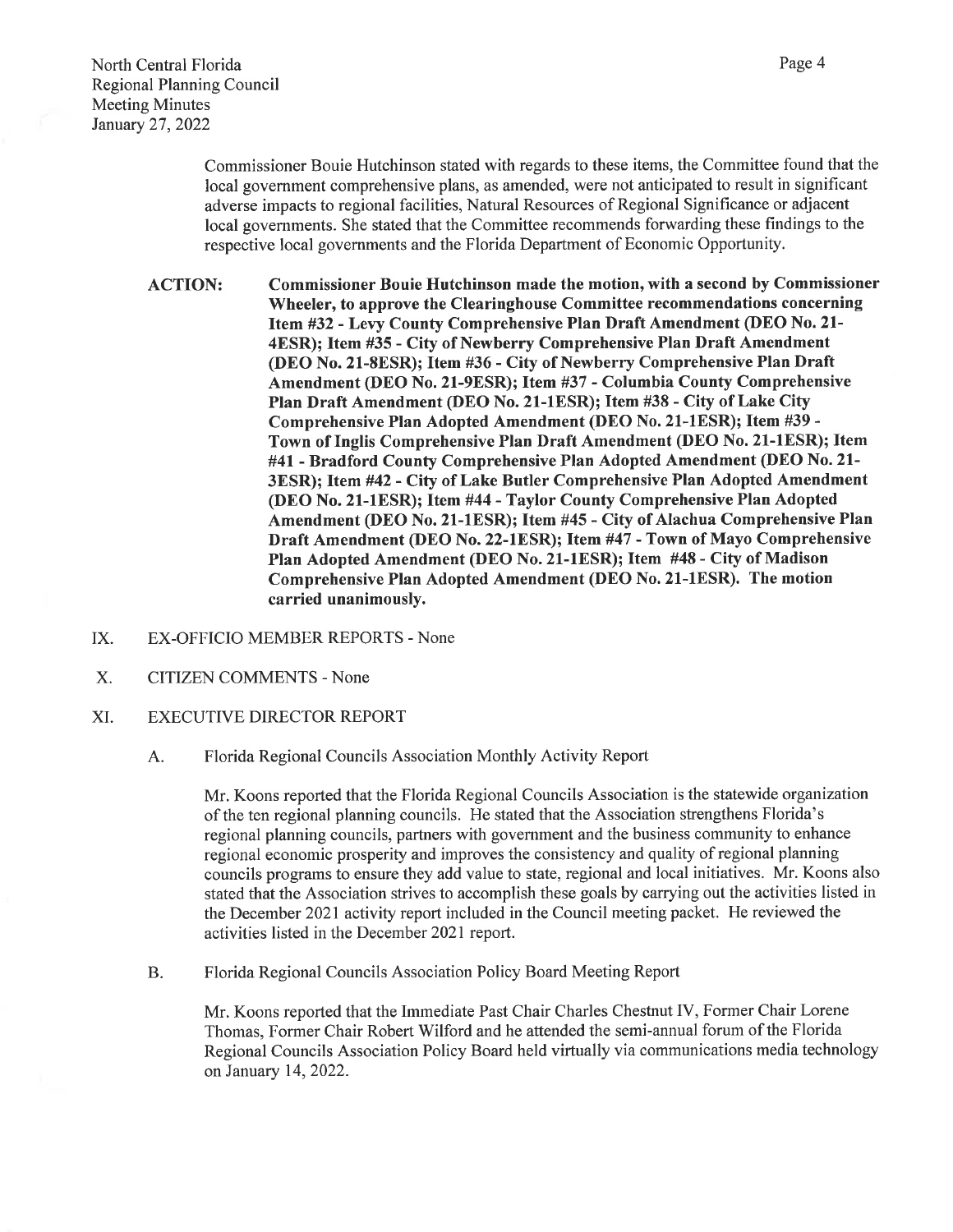Mr. Koons stated the Policy Board heard presentations from Secretary Shawn Hamilton, Florida Department of Environmental Protection and Director Kevin Guthrie, Florida Division of Emergency Management. He also stated the Policy Board also heard reports on proposed building inspection legislation, a sentinel landscape project involving the Avon Park Air Force Range, a statewide water resource investment planning and programming proposal, and received the 2020-21 Florida Regional Councils Association Annual Report. In conclusion, Mr. Koons stated the Policy Board heard a legislative report.

C. 2020-21 Florida Regional Council Association Annual Report

Mr. Koons presented the 2020-21 Annual Report of the Florida Regional Councils Association that was included in the Council meeting packet. He stated the Florida Regional Councils Association is the statewide association of all ten regional councils in Florida. Mr. Koons noted it is governed by a Policy Board made up of three representatives (county, municipal, gubernatorial) from each Council who are in tum advised by the Executive Directors Advisory Committee comprised of all ten executive directors. He stated the following members of the Council currently serve on the Florida Regional Councils Association Policy Board: Charles Chestnut IV, Immediate Past Chair; Lorene Thomas, Past Chair; and Robert Wilford, Past Chair. In conclusion, Mr. Koons stated the activities of the Council are featured on pages 2, 8, 10, 11 and 12 of the annual report.

D. Florida Chamber Foundation Scorecard<sup>™</sup>

Mr. Koons reported that the Florida Chamber Foundation has developed the Florida Scorecard™ to provide Florida leaders the metrics needed to secure Florida's future. He stated that the Florida Chamber Foundation's objective to developing a 20-year, statewide strategic plan requires a commitment to measuring our current status and progress toward the stated goals of the Six Pillars 20-year Strategic Plan. Mr. Koons noted that the Scorecard reports metrics for each of the following Six Pillars: Talent and Supply Education, Innovation and Economic Development, Infrastructure and Growth Leadership, Business Climate and Competitiveness, Civic and Governance Systems, and Quality of Life and Quality Places. He reviewed the January 2022 Scorecard™ that was included in the Council meeting packet.

E. Legislative Report

Mr. Koons stated the 2022 Legislature Session convened on January 11, 2022 and is scheduled to adjourn on March 11, 2022. He reported on the status of bills of interest to the Council and member local governments.

#### F. Florida Job Growth Fund

Mr. Koons reported that the Florida Job Growth Fund is an economic development program designed to build on Florida's success and economic prosperity. He stated in its first year, Fiscal Year 2017-18 (July 1, 2017 to June 30, 2018), the Florida Job Growth Fund provided \$85 million. Mr. Koons stated the Fiscal Year 2021-22 (July 1, 2021 to June 30, 2022) state budget provides \$50 million for public infrastructure and job training projects that support growth and employment in Florida's diverse industries. He noted that public infrastructure projects can include transportation and utilities needed to support economic development.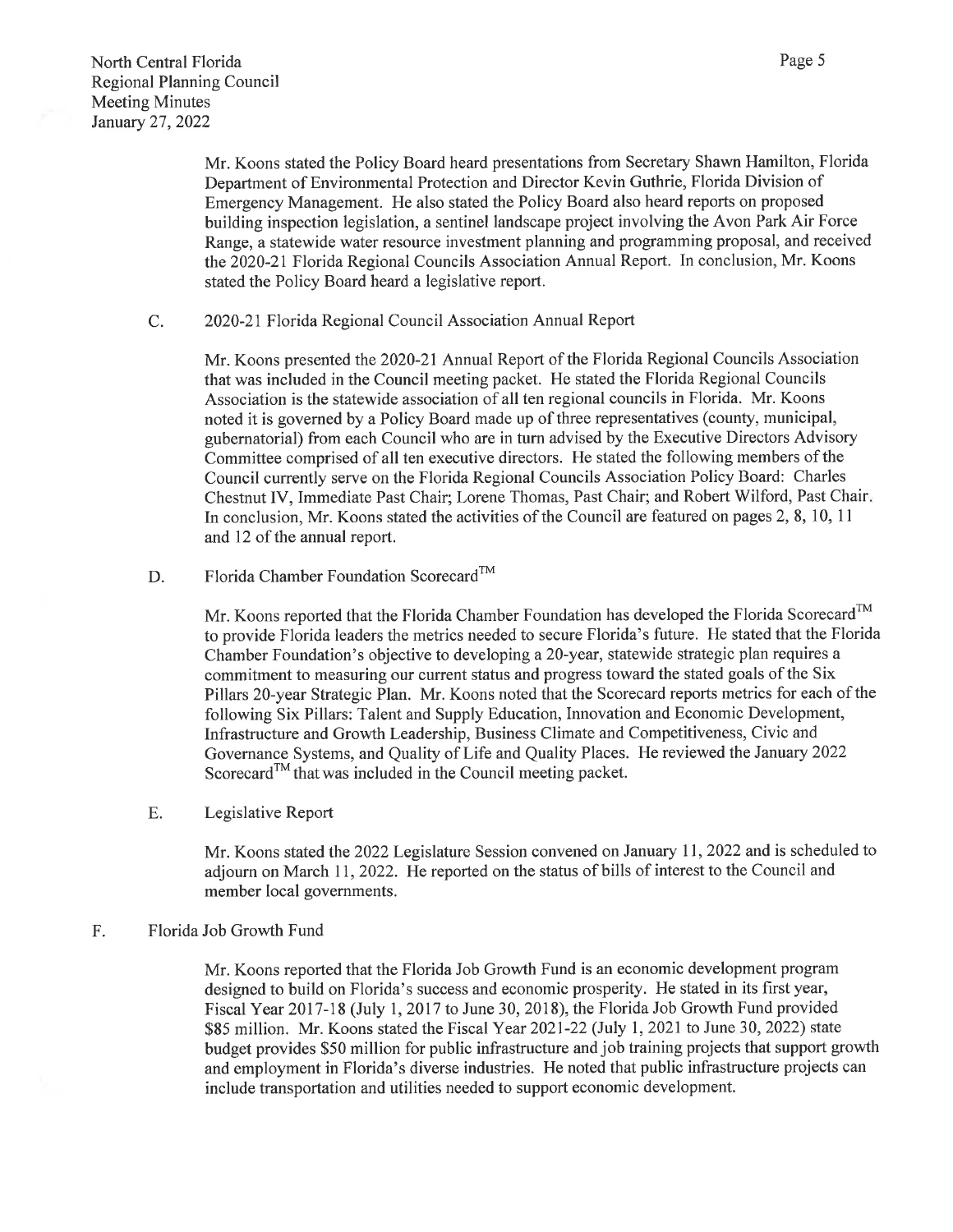Mr. Koons stated that, in December 2021, the Big Bend Technical College, located in Perry, received a \$90,000 Florida Job Growth Fund grant award for a Virtual Reality and High Tech Manikin Training Laboratory. He reported that the funds will be used to purchase state-of-theart programmable manikins and virtual reality equipment and software to replicate real-world scenarios to supplement clinical experiences to train nurses and patient care technicians.

#### XII. COUNCIL MEMBER ANNOUNCEMENTS

Commissioner Wilford, City of Alachua, stated that he will not be seeking re-election to a fourth term in April 2022. He thanked the Council and staff for their support during his tenure as Chair of the Council.

#### XIII. NEXT MEETING

Chair Demps stated that the next Council meeting is scheduled to be held on February 24, 2022.

The meeting was adjourned at 8:07 p.m.

Thomas Demps, Chair

2/24/22 Date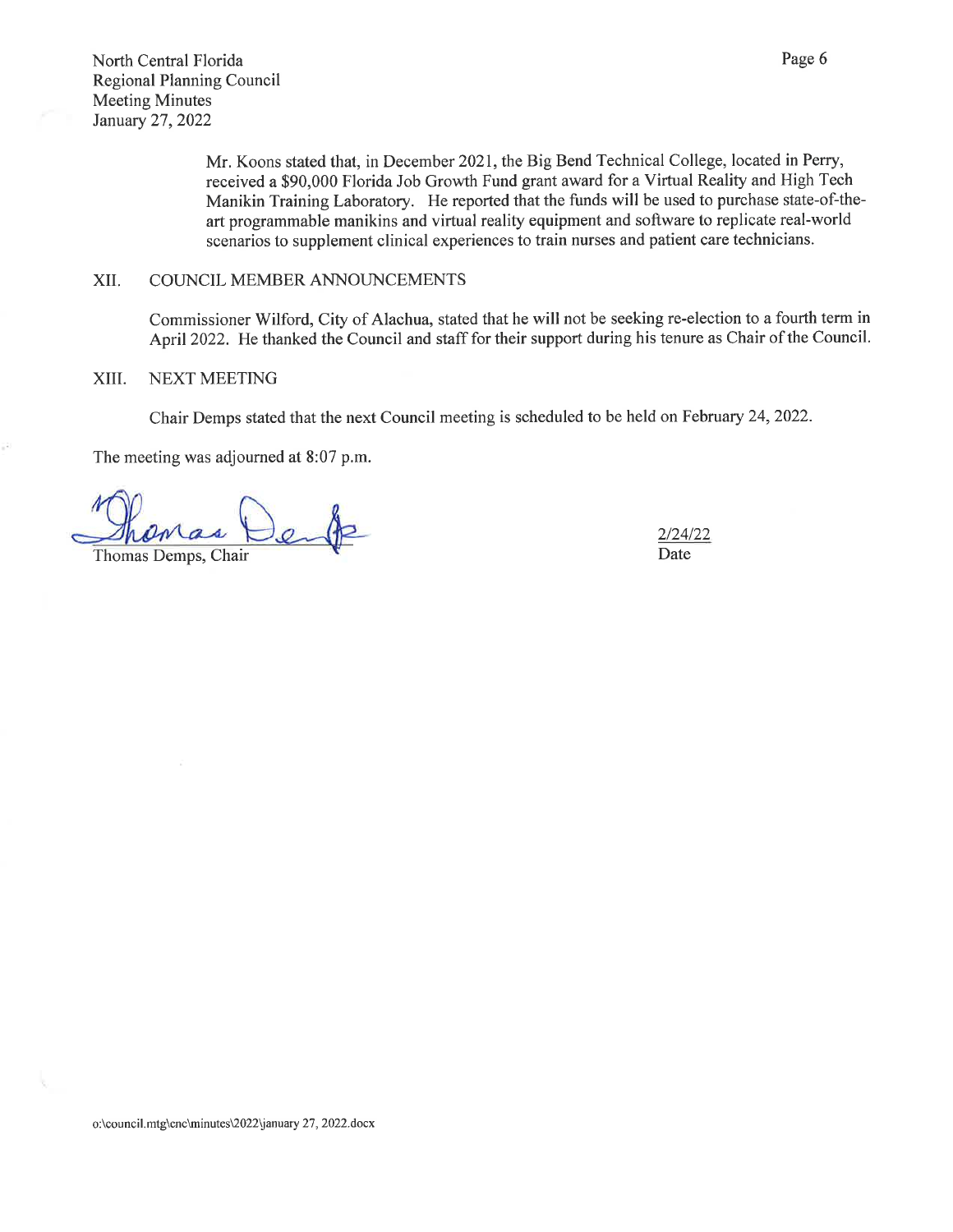## **RESOLUTION**

to

SOF

33

*WHEREAS, Charles Harris has served as the Central Florida Community Action Agency Representative on the Levy County Transportation Disadvantaged Coordinating Board since May 2018; and* 

*WHEREAS, Charles Harris ably discharged the duties of the Central Florida Community Action Agency Representative on the Levy County Transportation Disadvantaged Coordinating Board;* 

*NOW, THEREFORE, BE IT RESOLVED: That the members and staff of the North Central Florida Regional Planning Council do hereby express their appreciation to Charles Harris for dedicated service rendered to the Levy County Transportation Disadvantaged Coordinating Board and concern for the transportation disadvantaged needs of Levy County and the State of Florida; and* 

*BE IT FURTHER RESOLVED: That this expression of appreciation be spread upon the minutes of the North Central Florida Regional Planning Council/or all citizens of the community to view and recognize* ........ *the accomplishments and service of Charles Harris.* 

**Thomas Demps, Chair** 

*ADOPTED BY THE NORTH CENTRAL FLORIDA REGIONAL PLANNING COUNCIL* 

*January 27, 2022 Date* 

en

30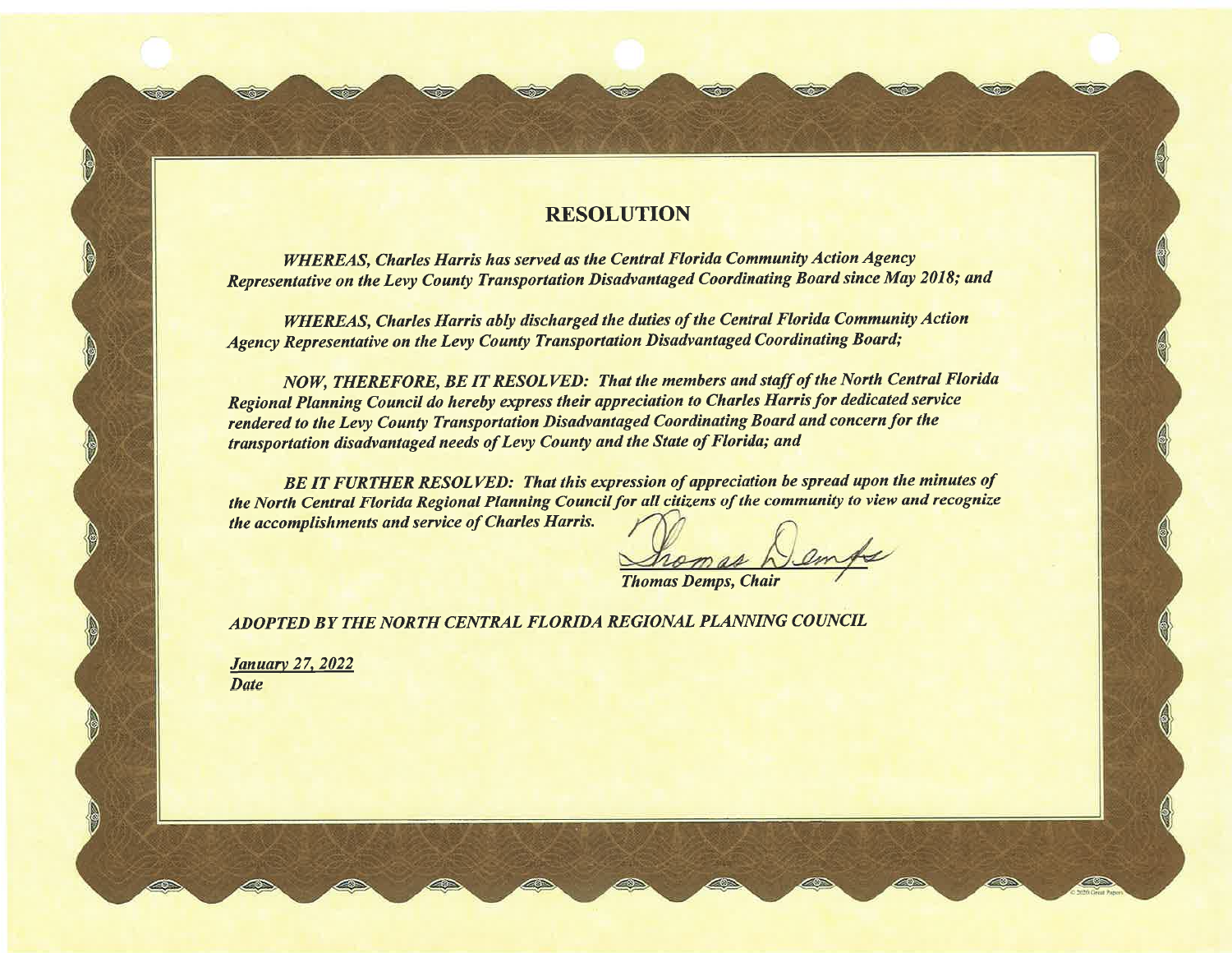## **RESOLUTION**

*WHEREAS, Commissioner John Meeks has served as Chair of the Levy County Transportation Disadvantaged Coordinating Board since March 2021; and* 

一の方

*WHEREAS, Commissioner John Meeks ably discharged the duties as Chair of the Levy County Transportation Disadvantaged Coordinating Board;* 

*NOW, THEREFORE, BE IT RESOLVED: That the members and staff of the North Central Florida Regional Planning Council do hereby express their appreciation to Commissioner John Meeks for dedicated service rendered to the Levy County Transportation Disadvantaged Coordinating Board and concern for the transportation disadvantaged needs of Levy County and the State of Florida; and* 

*BE IT FURTHER RESOLVED: That this expression of appreciation be spread upon the minutes of the North Central Florida Regional Planning Council for all citizens of the community to view and recognize the accomplishments and service of Commissioner John* 

**Thomas Demps, Chair** 

*ADOPTED BY THE NORTH CENTRAL FLORIDA REGIONAL PLANNING COUNCIL* 

*January 27, 2022 Date* 

SOF

**STAR**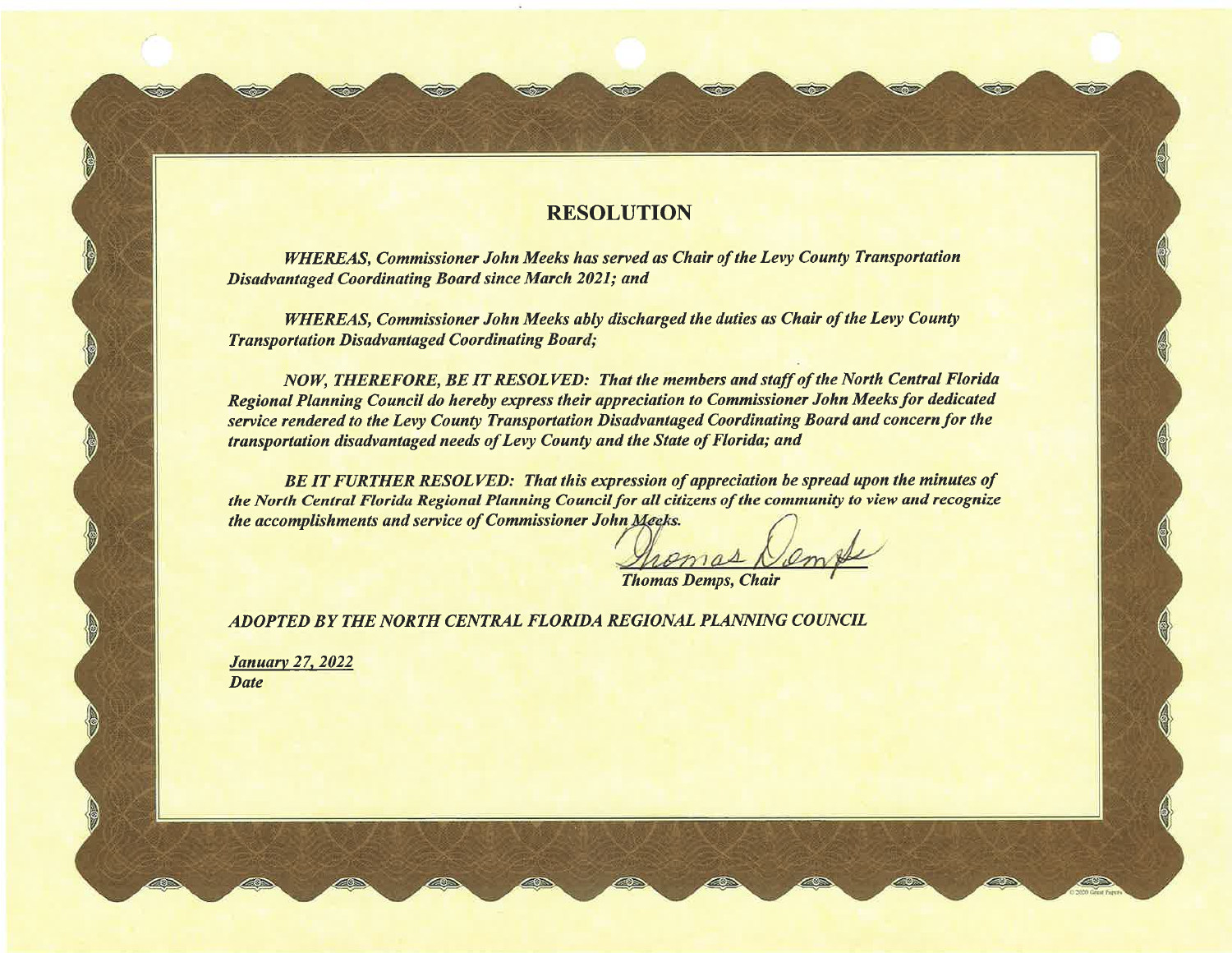

# **PROCLAMATION**

# **PROCLAIMING** *FEBRUARY* **21, 2022 ..** *FEBRUARY* **27,** *2022* **AS**  *HAZARDOUS* **MATERIALS AWARENESS WEEK**

WHEREAS, the safe use of hazardous materials is essential to citizens, business, industry and local governments to maintain economic stability and the public health; and

WHEREAS, the North Central Florida Regional Planning Council recognizes the importance of protecting our communities from both accidental and deliberate releases of hazardous materials and joins the North Central Florida Local Emergency Planning Committee, and numerous municipalities, counties and school boards, in publicly promoting community hazardous materials safety; and

WHEREAS, it is essential for local governments, regional planning councils and local emergency planning committees to work together to increase community safety by encouraging emergency responders to attend free training on how to safely respond to releases of hazardous materials; and

WHEREAS, citizens need to know that local governments, businesses, emergency responders and emergency planners are working together to ensure that our communities are as prepared as possible for both accidental and deliberate releases of hazardous materials.

NOW, THEREFORE, the North Central Florida Regional Planning Council hereby proclaims the week of February 21, 2022 - February 27, 2022 as *Hazardous Materials Awareness Week*  throughout the north central Florida region.

DULY ADOPTED AND PROCLAIMED this 27th day of January 2022.

ATTEST:

SEAL

I<br>I<br>I<br>I<br>I

e D. Mortimer, Secretary-Treasurer

Thomas Demps.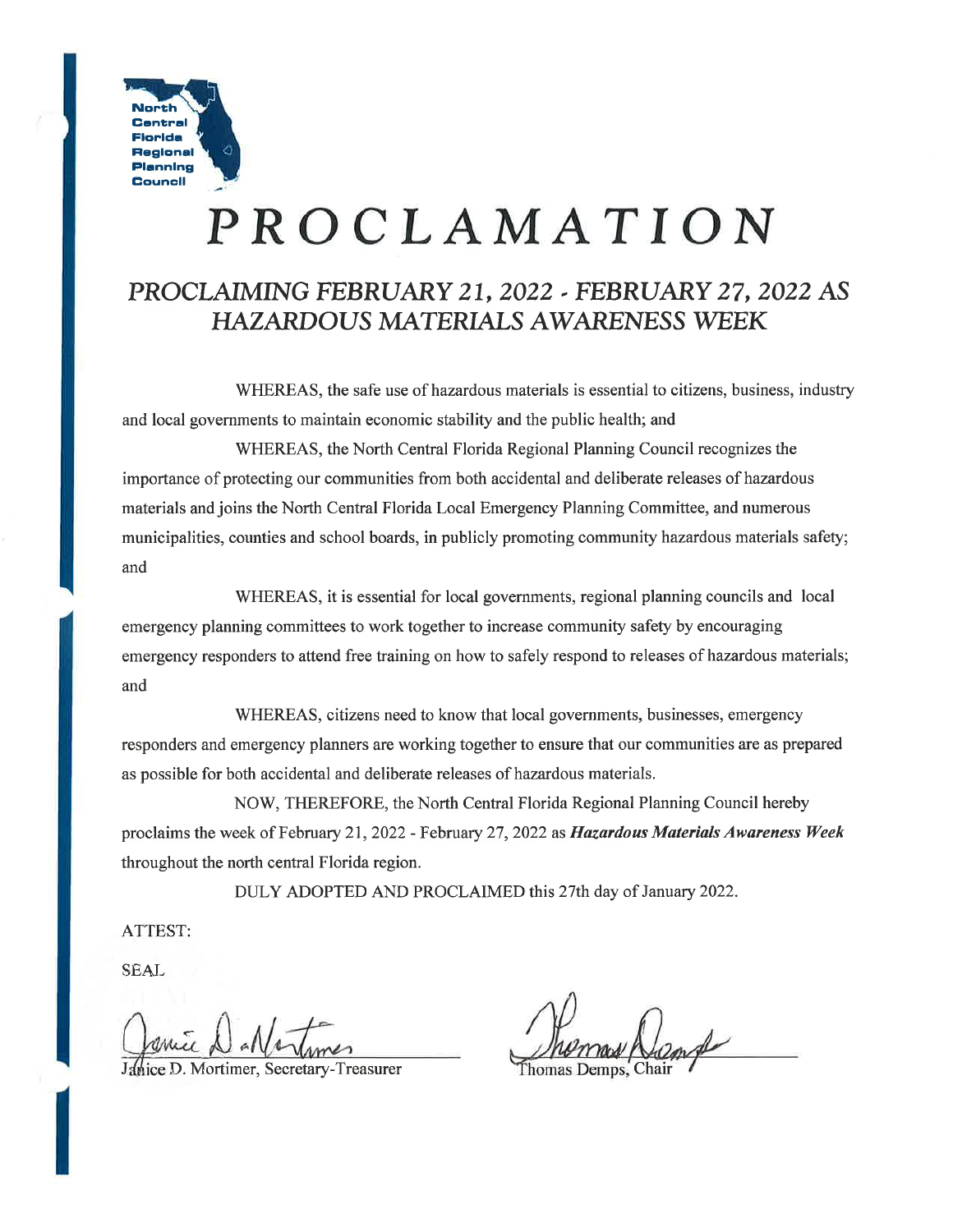#### RESOLUTION NO. 2022-01

A RESOLUTION OF THE NORTH CENTRAL FLORIDA REGIONAL PLANNING COUNCIL SUPPORTING CREATION OF A STATEWIDE COORDINATED PLANNING AND PRIORITIZATION APPROACH FOR WATER RESOURCE INVESTMENTS MODELLED ON THE FLORIDA TRANSPORTATION COMMISSION

 $\Omega$ 

P<br>P

**S** 

WHEREAS, the North Central Florida Regional Planning Council is a multipurpose regional governmental entity with policy responsibility in the areas of affordable housing, economic development, emergency preparedness, natural resources and regional transportation; and

WHEREAS, the North Central Florida Regional Planning Council's geographical area is comprised of Alachua, Bradford, Columbia, Dixie, Gilchrist, Hamilton, Lafayette, Levy, Madison, Suwannee, Taylor and Union Counties and the 40 municipalities contained therein and home to over one-half million people; and

WHEREAS, the coastal marshes, rivers, lakes, wetlands and aquifers of the Region are identified as Natural Resources of Regional Significance in the Council's Strategic Regional Policy Plan; and

WHEREAS, significant challenges face Florida in meeting the need for drinking water while also treating our sewage and protecting the environment; and

WHEREAS, a significant roadblock to effectively addressing the water challenges facing Florida is the fractured nature of responsibility for water and the uncoordinated investment of funds to meet our needs; and

WHEREAS, funding at the state level has been subject to shifting legislative priorities and local perspectives rather than a strategic approach, leading to inefficiencies and a growing backlog of needed infrastructure; and

WHEREAS, recognizing this situation, the Water and Environmental Sustainability Committee of the Florida Association of Counties recently proposed modeling state water resource investment on the Florida Transportation Commission and Florida Transportation Plan approach for planning, prioritization, a predictable multi-year capital construction program and oversight which reliably delivers transportation improvements; and